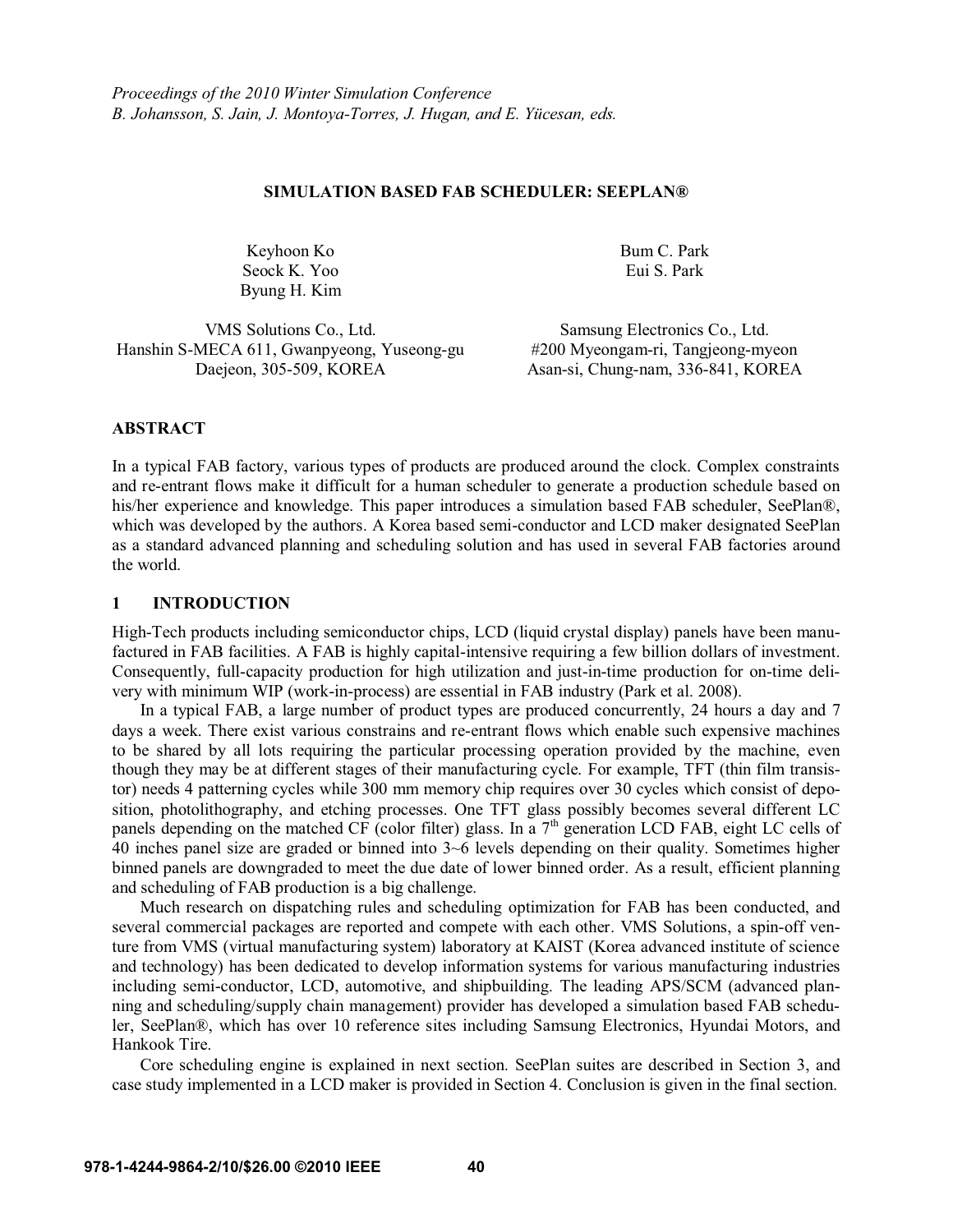## **2 FAB SCHEDULING ENGINE**

Two approaches, optimization and simulation, are generally applied to the FAB scheduling. There are finite product batches and finite set of resource. Within a given time bucket, optimization approach finds an optimal solution which is a combination of resource and product. It is called as a *static combinatorial optimization approach*, and typically applies LP (linear programming) methods (Chung and Jang 2009). On the other hand, simulation approach defines decision variables called *handle* such as step target, equipment arrangement, dispatching rule. It finds an optimal solution continuously to change the decision variables according to the processing status and is called as a *dynamic optimal feedback control approach* as shown in Figure 1 (Choi and You 2006).



\* Handle = step target, EQP arrange, dispatching rule, etc

Figure 1: A dynamic optimal feedback control approach (Choi and You 2006)

 SeePlan generates In/Out plans (production plan and release plan) from target production quantity and current WIP. The backward pegging engine determines the FAB-in profile from a given FAB out target taking into account the capacity of the FAB. The forward loading simulation engine generates loading schedule of each equipment in the Fab and production plan by a discrete event simulation with dispatching rules (Park et al. 2008).



Figure 2: FAB scheduling procedure (Park et al. 2008)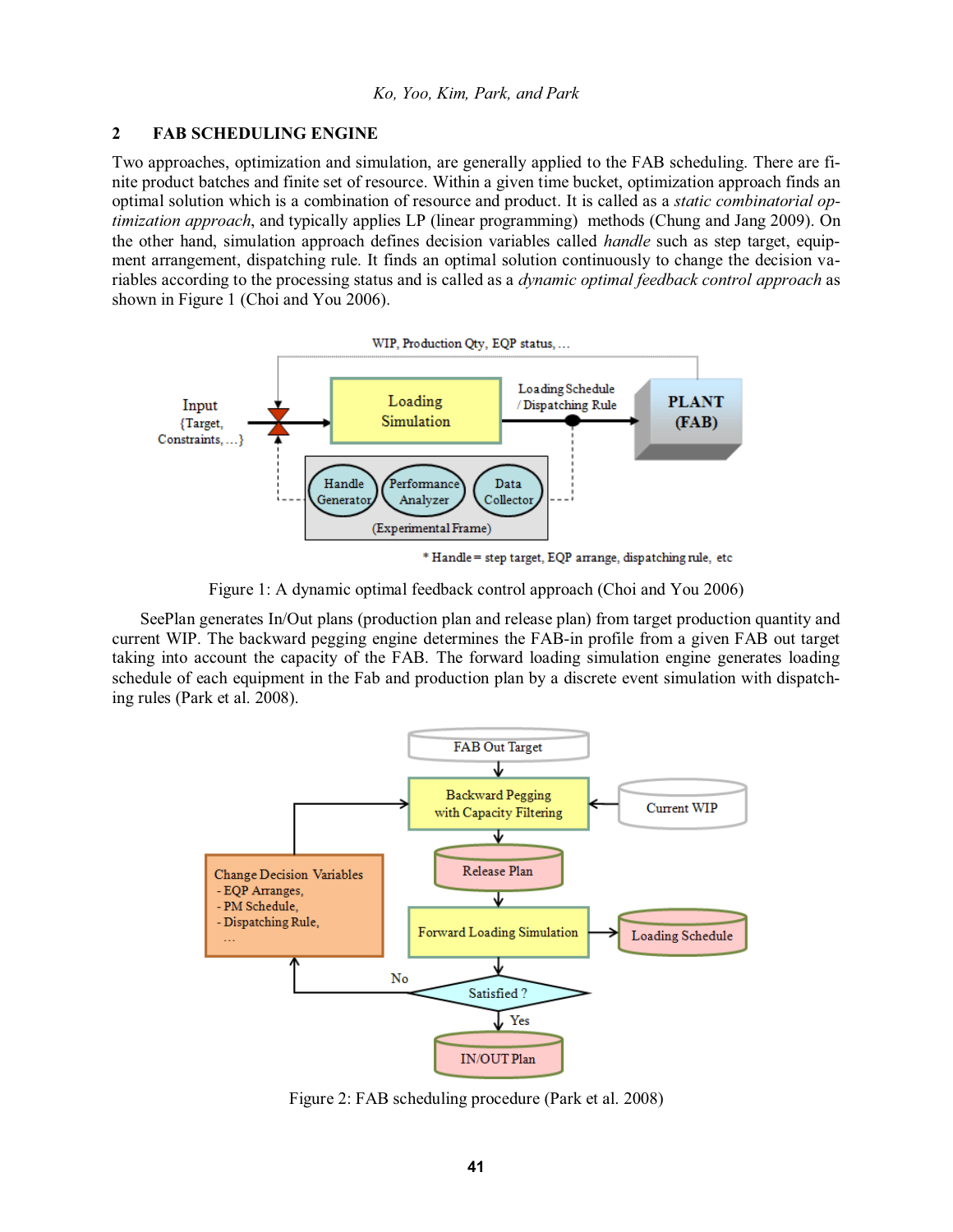## **2.1 Backward Pegging**

This subsection focuses on a lot-order assignment problem called *pegging*. Pegging is a process of labeling WIP lots for a target order which is specified by the due date, quantity, and product specifications including customer information. It decides in/out target for each step, gives current WIP position for each demand, and calculates the latest possible start time (LPST ) for each lot. As a result, we can get the release plan to meet the out target considering current WIP and machine status.

As shown in Figure 3, *out-target for step i* is converted to *in-target* as the following equations:

*Due date: in-time = out-time - RUN-TAT (turn around time)* 

*Quantity: in-qty = (out-qty - wip-qty) / step-yield* 

Out target for step *i-1* can be calculated with WAIT TAT and 100% of yield in the same manner. We finally get the in-target for the first step through the recursive calculation. Note that a target whose due date is earlier than simulation time means the demand is already late.



Figure 3: Calculation of In/Out target for each step

 Depending on the business logic, we have to set the priority in selecting a target demand and a lot. We may select upper bin target first and patron customer's order next in target selection. We also apply a priority rule of minimal bin WIP first and bin-down next in WIP selection. As mentioned earlier, one type of wafer from the front-end possibly becomes tens of different semiconductor products depending on the attached material and the required specifications. Branch-off, binning, and substitution require a careful consideration (Chung and Jang 2009).

 SeePlan supports three types of pegging methods, hard-peg, soft-peg, and mix-peg (See Wu 2003 for more details). According to the objective, various pegging algorithms including minimizing total tardiness of the orders (Kim et al. 2008) are provided. A *backward capacity filtering* (Choi and Seo 2008) which considers bottleneck resource such as photo-lithography is also compatible with SeePlan. Figure 4 shows capacity filtering concept. In the top graphs of the figure, the blue line represents initial capacity profile for a bottleneck equipment while green line shows out target profile. The portion of loading profile above the capacity is shifted to the previous time section shown in the bottom.

## **2.2 Forward Loading Simulation**

Loading simulation concept came from the simple observation on the manufacturing process. When a job arrives, an idle machine loads and processes it. After completion, the machine unloads the job, and it moves to the next step. The loading simulation model focuses on the flow of *job* and loading/unloading behavior of *resource*. For simplicity, we may define two *events* by resources, LOADING and UNLOADING, and two *states* for jobs, RUN and WAIT. When a LOADING event occurs, the state of job is changed to RUN, and UNLOADING event is reserved to be invoked in a processing time for a next event. A discrete event simulation (DEVS) engine advances the time to generate next event. Dispatching rule helps the resource to select a proper job when a UNLOADING event occurs. As shown in Figure 5, the loading simulation engine generates loading schedule for each equipment in the FAB and lot history on the basis of three master data: bill of process (BOP) model, resource model, and dispatching rule. The current WIP is initialized at the beginning of simulation. Some are located in the buffer, and others in the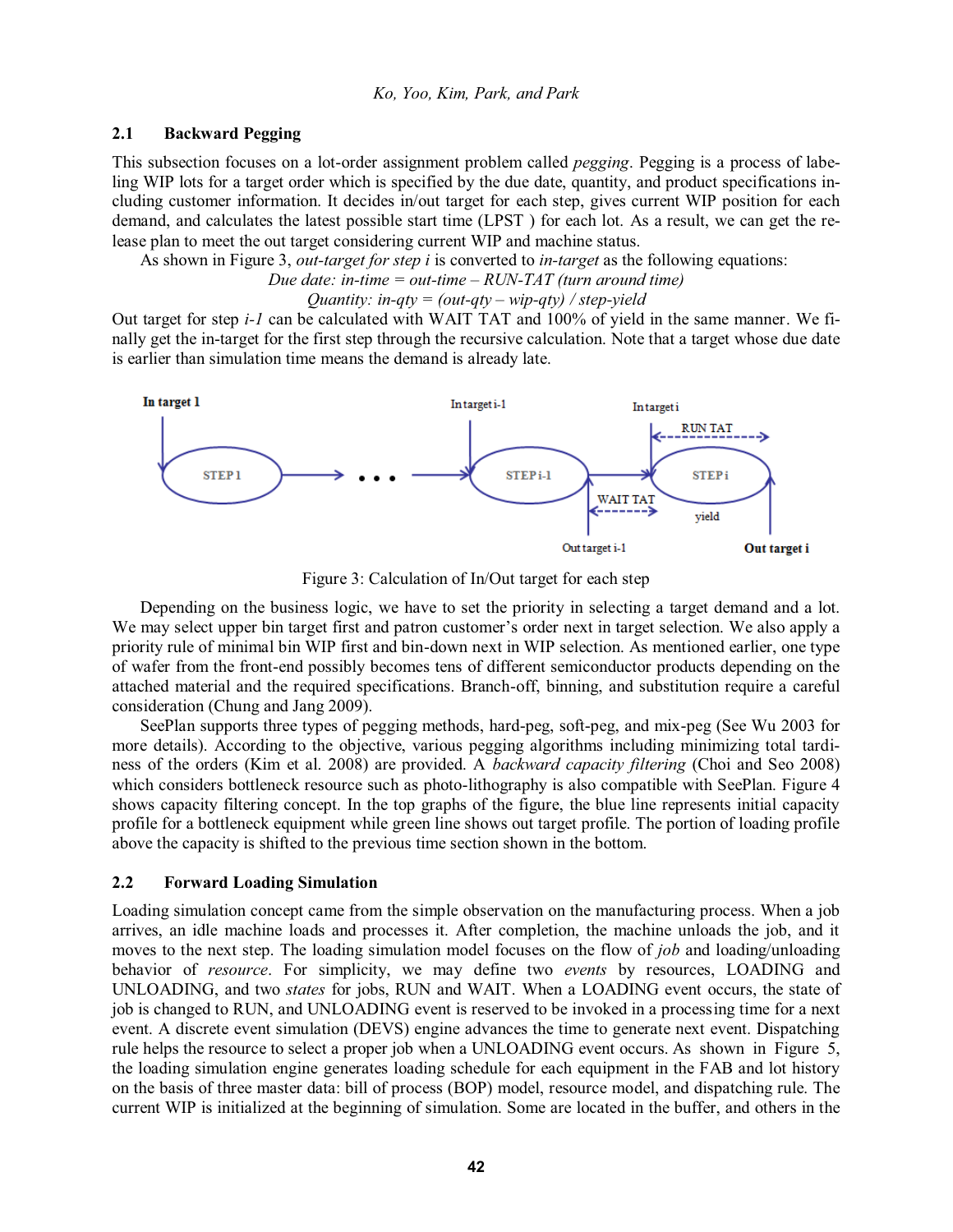middle of processing on a machine. Along with WIP, release plan is used as an input. It specifies product type, quantity, and release sequence for each equipment of the first step resource group. The simulation result can be analyzed to see key performance indices (KPI) including resource utilization, productivity, and WIP fluctuations.



Figure 4: Backward capacity filtering concept (Choi and Seo 2008)



Figure 5: Overview of loading simulation implemented in SeePlan LSE®

**43**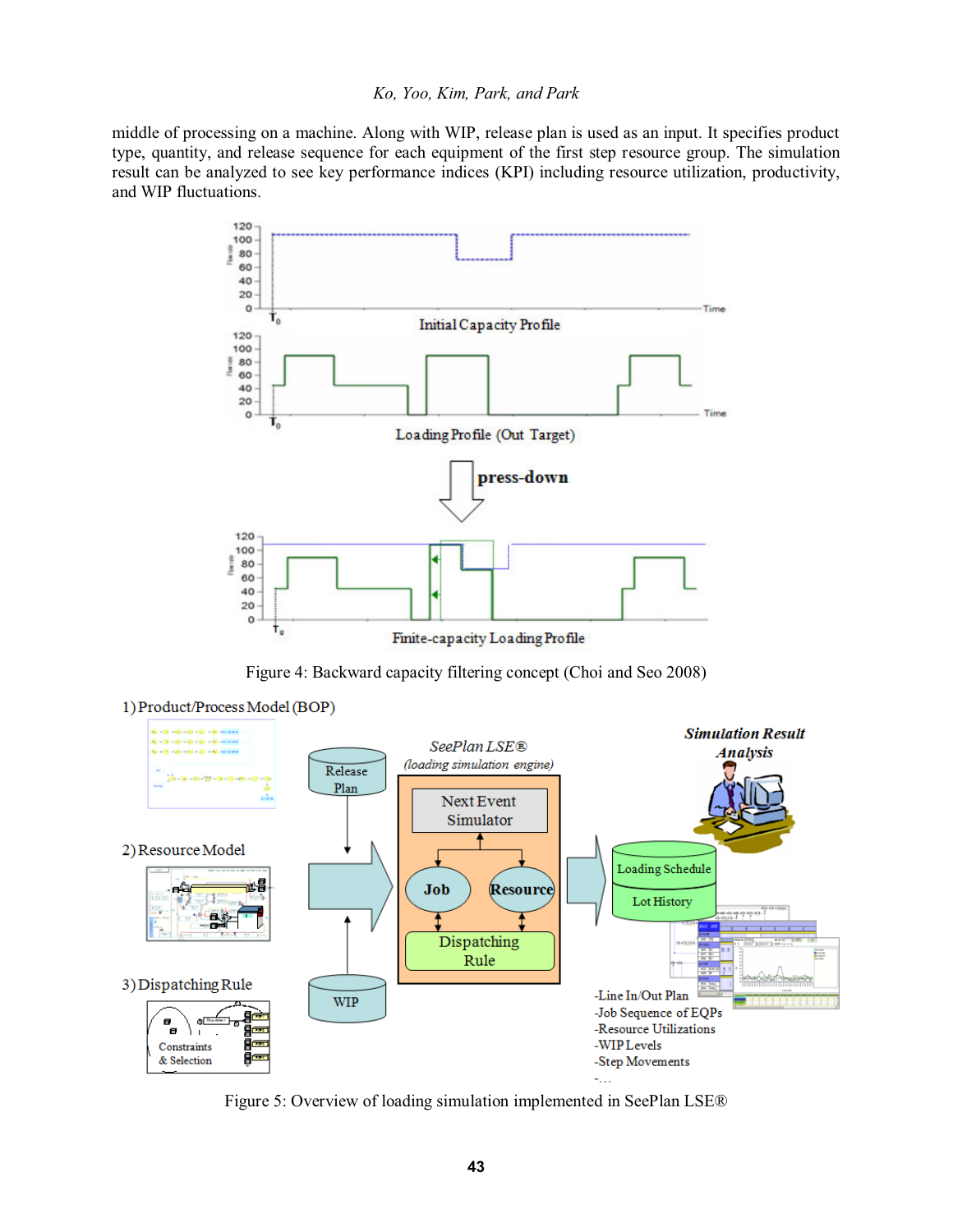BOP model is a network model which combines BOM (bill of material) and process routing. It consists of part( $\Box$ ), process( $\Diamond$ ) and transition( $\rightarrow$ ) as shown in Figure 6. If processes are removed from BOP model, it turns to BOM tree. If parts are removed, it is similar to PERT (program evaluation and review technique) chart. BOP model contains step sequence, loadable resource list and tact/flow time for each step, and average transfer time.



Figure 6: BOM model example

A resource is characterized by handling unit, processing type, and defect treatment policy. Handling unit could be different between loading and unloading even in the same facility. It can be a glass, a cassette which contains a set of glasses or cells, or a batch which is composed of several cassettes in LCD manufacturing. As shown in Figure 7, inline type has different in-port and out-port while table type and chamber type resource shares the same in/out port. Table type can load only one job while chamber and inline type can process multiple jobs at a time. Resource group indicates standard step to be processed, jig capacity, setup crew capacity, and list of unit resources. Each resource has dispatching rule and tact/flow time.



Figure 7: Resource type

Dispatching rules are used to decide the priority for fulfilling orders. They control the flow of lots and decide production performance. Proper dispatching rules are selected to satisfy the objective such as duedate satisfaction, throughput maximization assuming machine idle avoidance, and WIP/TAT minimization. Typical examples include first-in-first-out (FIFO), earliest-due-date (EDD), and shortest processing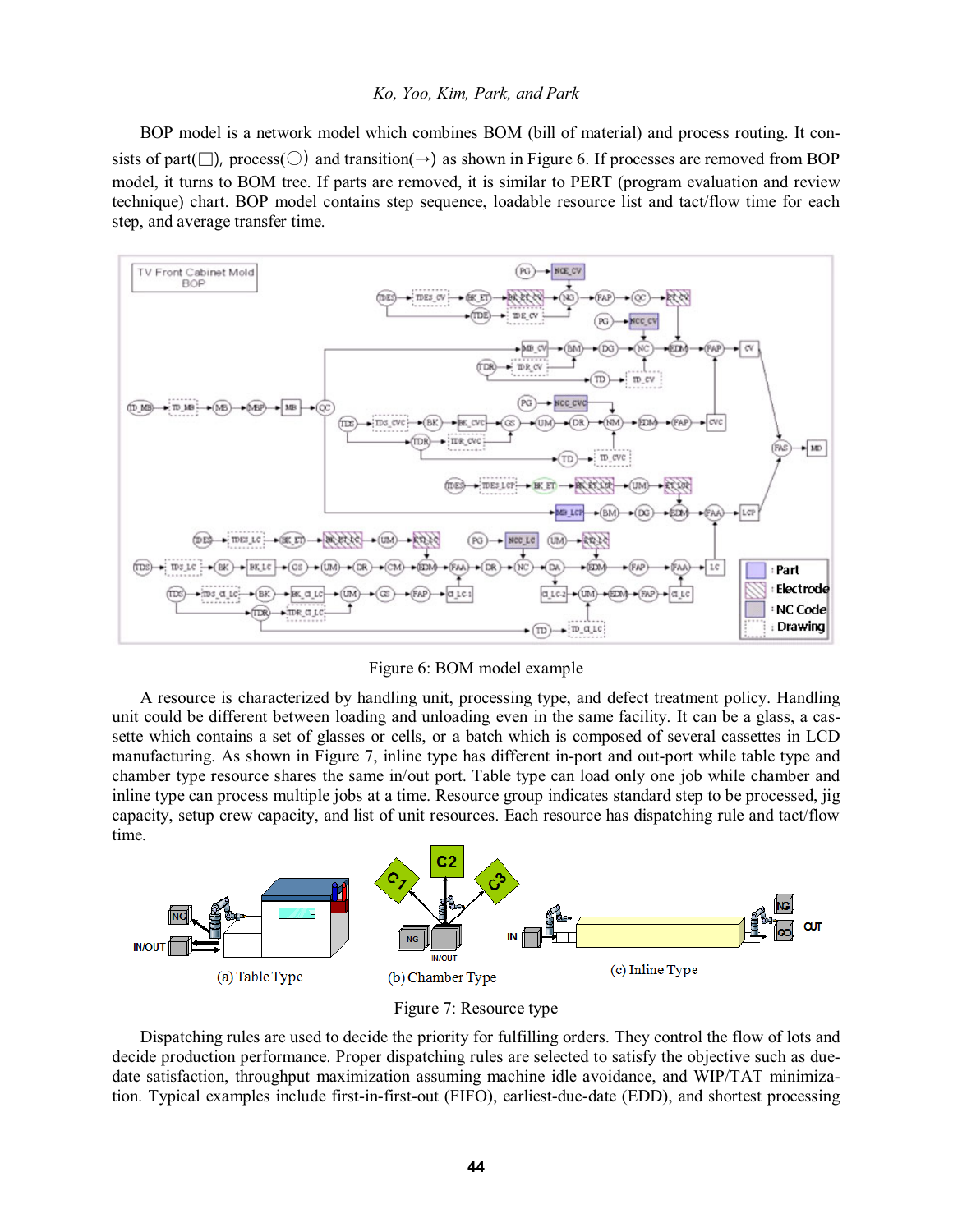time (SPT). Some objectives require a rule which looks ahead and behind for better performance. Usually multi-objectives are employed and conflict with each other. Gupta and Sivakumar (2002) proposed multiobjective scheduling optimization with scaling factor for each objective.

#### **3 SEEPLAN SUITES**

SeePlan suite includes SeePlan LSE®, SeePlan APS®, and SeePlan Studio® (VMS-Solutions 2010). *SeePlan LSE* which is the core part of SeePlan separates the simulation model with business logics from the simulation engine. Data model and business rules are defined in *Modeler* in Figure 8. As described in the previous section, *Simulator* conducts backward pegging and forward loading simulation with a simulation model predefined in *Modeler*.



Figure 8: SeePlan system architecture

Shop floor managers or planners usually uses *SeePlan APS* which provides *Scheduler* and *Monitor* modules. Up-to-date MP (master plan) and WIP interfaced with enterprise data mart are given to *SeePlan APS*, which runs the simulation engine and generates release plan as well as production plan. *SeePlan APS* visualizes the resultant production progress and resource loading and compares with actual progress with Gantt chart. *Monitor* indicates KPI values including capacity utilization (Figure 9).

As a stand-alone simulator, *SeePlan Studio* reads the file to which *SeePlan APS* saved the simulation result. It enables the user to do what-if simulation by changing the simulation parameters, *i.e.* handles. *Analyzer* helps the user compare the results and make a good decision.

#### **4 CASE STUDY**

Figure 10 shows the overall business architecture of LCD module production management. When weekly MP is issued by the MPS (master planning system), the WPS (weekly planning system) performs finite capacity planning to generate a feasible daily production plan for the DPS (daily planning  $\&$  scheduling) system which is implemented with *SeePlan APS®*. The DPS system generates detailed loading schedules for the FABs (TFT, CF, LC) and Module line (Park et al. 2008).

 Since there are many LCD factories at Samsung, the MPS allocates customer demands to each factory in the form of weekly MP with a planning horizon of 13 weeks. The WPS receives weekly MP from the MPS once a week and performs finite capacity planning to generate 1) feasible daily production plans for two week periods, 2) purchase orders for the suppliers, 3) an MP progress report for the sales department,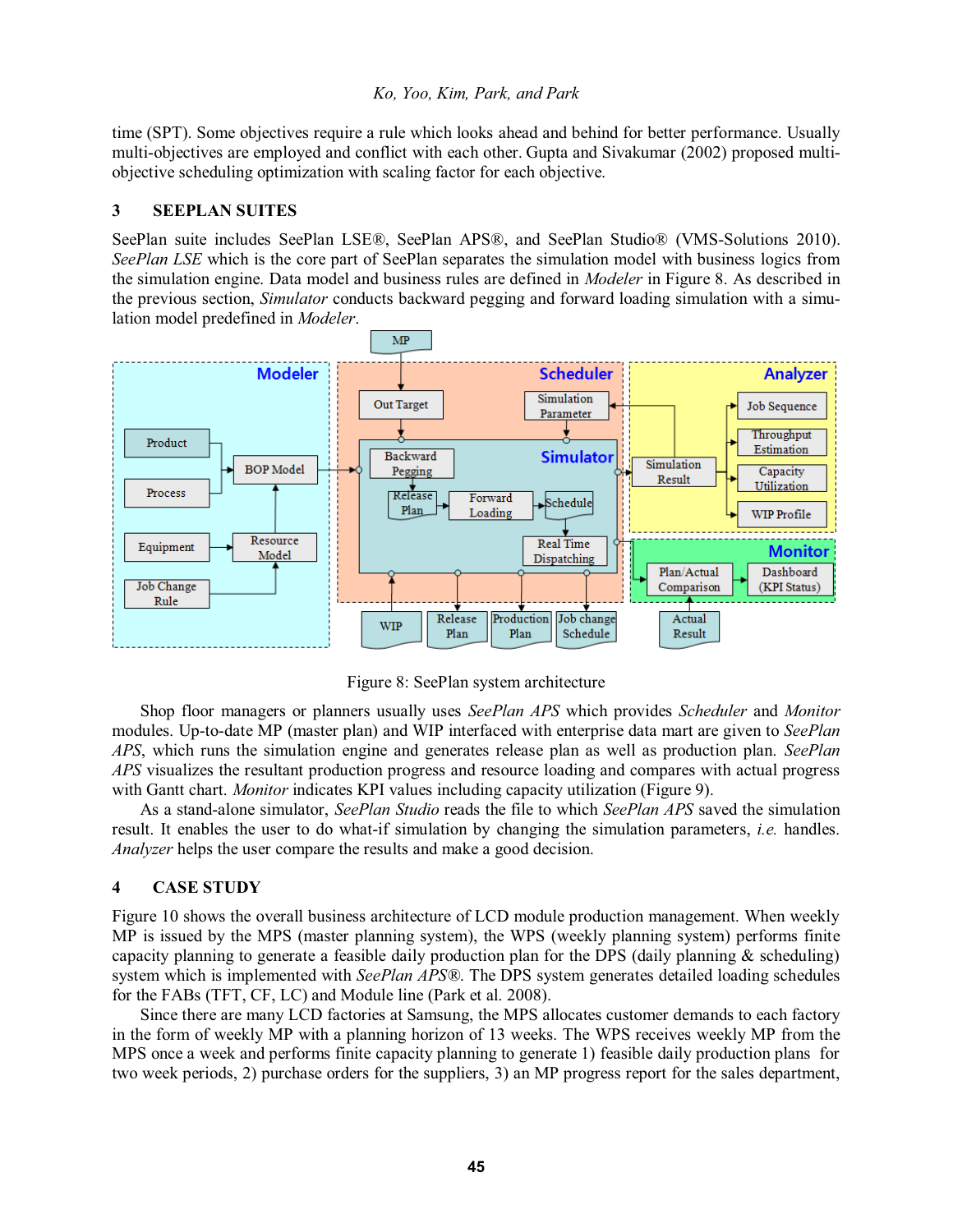and 4) feedback information for the MPS regarding the feasibility of the weekly MP (the MP is adjusted if necessary, by the WPS).



(a) Gantt chart showing loading status

(b) Bar chart indicating capacity utilization

Figure 9: Simulation result analysis in SeePlan Studio®

 The DPS system converts the daily production plans into detailed 3-day loading schedules for each area (i.e., TFT FAB, CF FAB, LC FAB, and Module line), taking into account the WIP and equipment status (e.g., preventive maintenance schedule). It also generates 3-day delivery orders for the suppliers, 1 week shipping plans for the sales people, and daily in-out target values for each area. The RTS (real-time scheduling) system of each FAB (TFT, CF, LC) uses the FAB's loading schedule provided by the DPS system to generate job change schedules for bottle-neck equipment groups in the FAB every  $5\nu$ -10 minutes. The daily input target and output target are sent to the MES (manufacturing execution system) of each area to be used as their daily release plan and production plan, respectively.



Figure 10: Business Architecture of LCD Production Management at a LCD Factory (Park et al. 2008)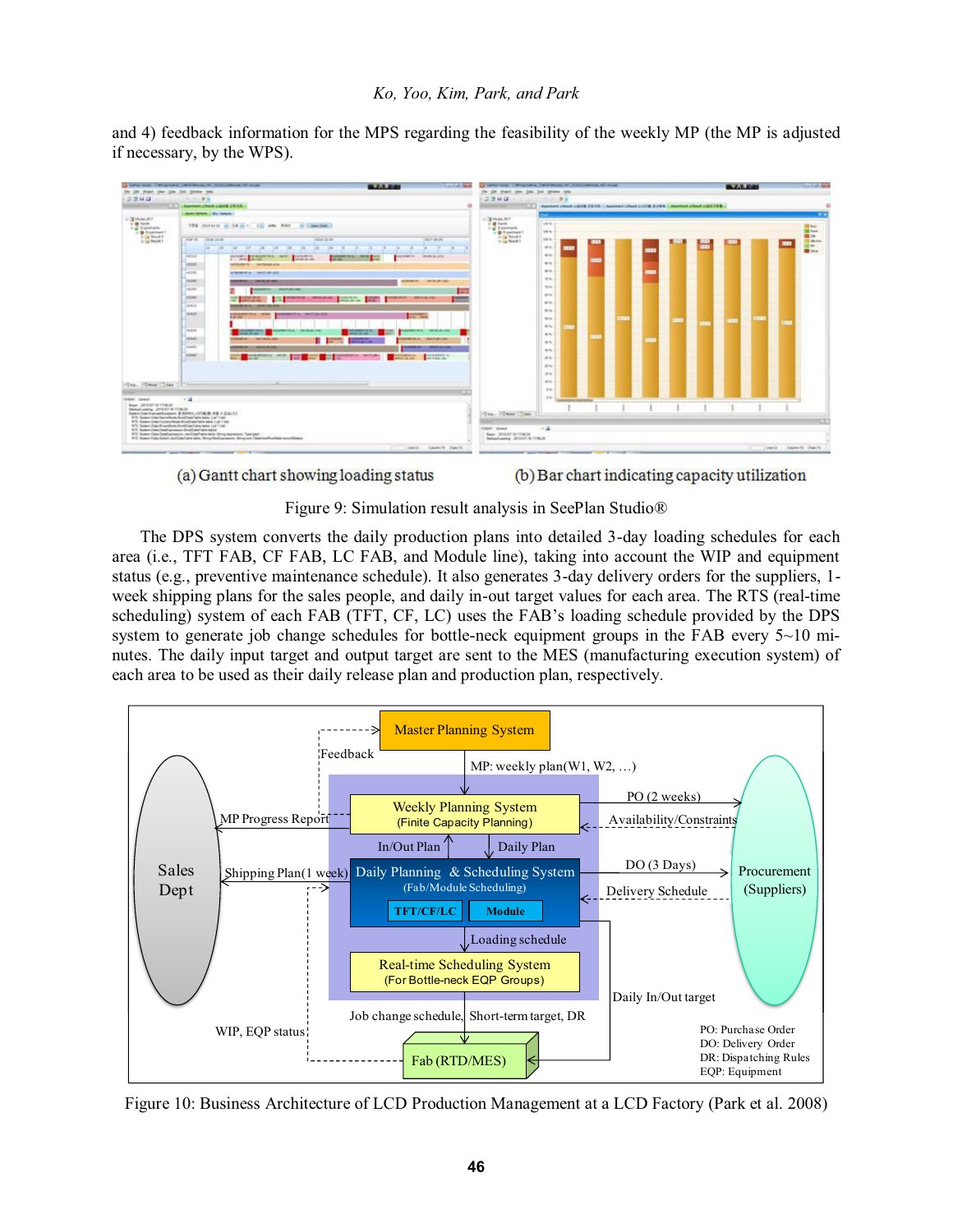The FAB-DPS system was installed at a large-size LCD Fab in 2006, and the system has been successfully used so far. During the time, the ratio of on-time delivery of LCD panels to the module line has increased to 92% (from 75%) and the turn-around time of LCD panel fabrication has been reduced by 35%. The Module-DPS system is also being used together with the weekly planning system. It has played a key role in supply chain management and has been expanding to other lines.

# **5 CONCLUSION**

High-Tech products such as LCD, semi-conductor are produced through complex processes which consist of various manufacturing steps. It is difficult to obtain an optimal production schedule which takes into account various factors including equipment, WIP status, product mix and priority. Unexpected problems such as equipment break-down, material shortage make it difficult to follow the schedule which was created by a planner in the beginning of the term. SeePlan, an advanced planning and scheduling system (APS), generates a reliable schedule based on the current status and provides an easy function to reflect the abnormal changes flexibly.

## **ACKNOWLEDGMENTS**

This research was conducted as a part of project for the Development of digital based real-time adaptive manufacturing system platform (Development of generation & verification technology for manufacturing control program) sponsored by Korea Ministry of Knowledge Economy.

# **REFERENCES**

- Choi, B.K., and N.K. You. 2006. Dispatching rules for dynamic scheduling of one-of-a-kind production*. International Journal of Computer Integrated Manufacturing* 19:383-392.
- Choi, B.K., and J.C. Seo. 2008. Capacity-filtering algorithm for finite capacity planning of a flexible flow line. *International Journal of Production Research* 47:3363-3386.
- Chung, J., and J. Jang. 2009. A WIP balancing procedure for throughput maximization in semiconductor fabrication. *IEEE Transactions on Semiconductor Manufacturing* 22:381-390.
- Gupta, A.K., and A.I. Sivakumar. 2002. Simulation based multiobjective schedule optimization in semiconductor manufacturing. In *Proceedings of the 2002 Winter Simulation Conference* ed. E. Yücesan, C.H. Chen, J.L. Snowdon, and J.M. Charnes, 1862-1870. Piscataway, New Jersey: Institute of Electrical and Electronics Engineers, Inc.
- Kim, Y.D., J.Y. Bang, K.Y. An, and S.K. Lim. 2008. A due-date-based algorithm for lot-order assignment in a semiconductor wafer fabrication facility. *IEEE Transactions on Semiconductor Manufacturing* 21:209-216.
- Park, B.C., E.S. Park, B.K. Choi, B.H. Kim, and J.H. Lee. 2008. Simulation based planning and scheduling system for TFT-LCD FAB. In *Proceedings of the 2008 Winter Simulation Conference*, ed. S.J. Mason, R.R. Hill, L. Monch, O. Rose, T. Jefferson, and J.W. Fowler, 2271-2276. Piscataway, New Jersey: Institute of Electrical and Electronics Engineers, Inc.
- VMS-Solutions. 2010. *SeePlan® Brochure*. Available via <http://www.vms-solutions.com/ vms/downbox/seeplan.pdf> [accessed July 15, 2010].
- Wu, T. W. 2003. Modular demand and supply pegging mechanism for semiconductor foundry. In *Proceedings of IEEE International Symposium on Semiconductor Manufacturing,* 325-328.

## **AUTHOR BIOGRAPHIES**

**KEYHOON KO** is an executive director of VMS Solutions Co., Ltd. since 2003. He received a BS from Sungkyunkwan University in 1995, a MS from KAIST in 1997, and a Ph.D. from KAIST in 2003, all in Industrial Engineering. His main research interests are CAD/CAM, product lifecycle management, supply